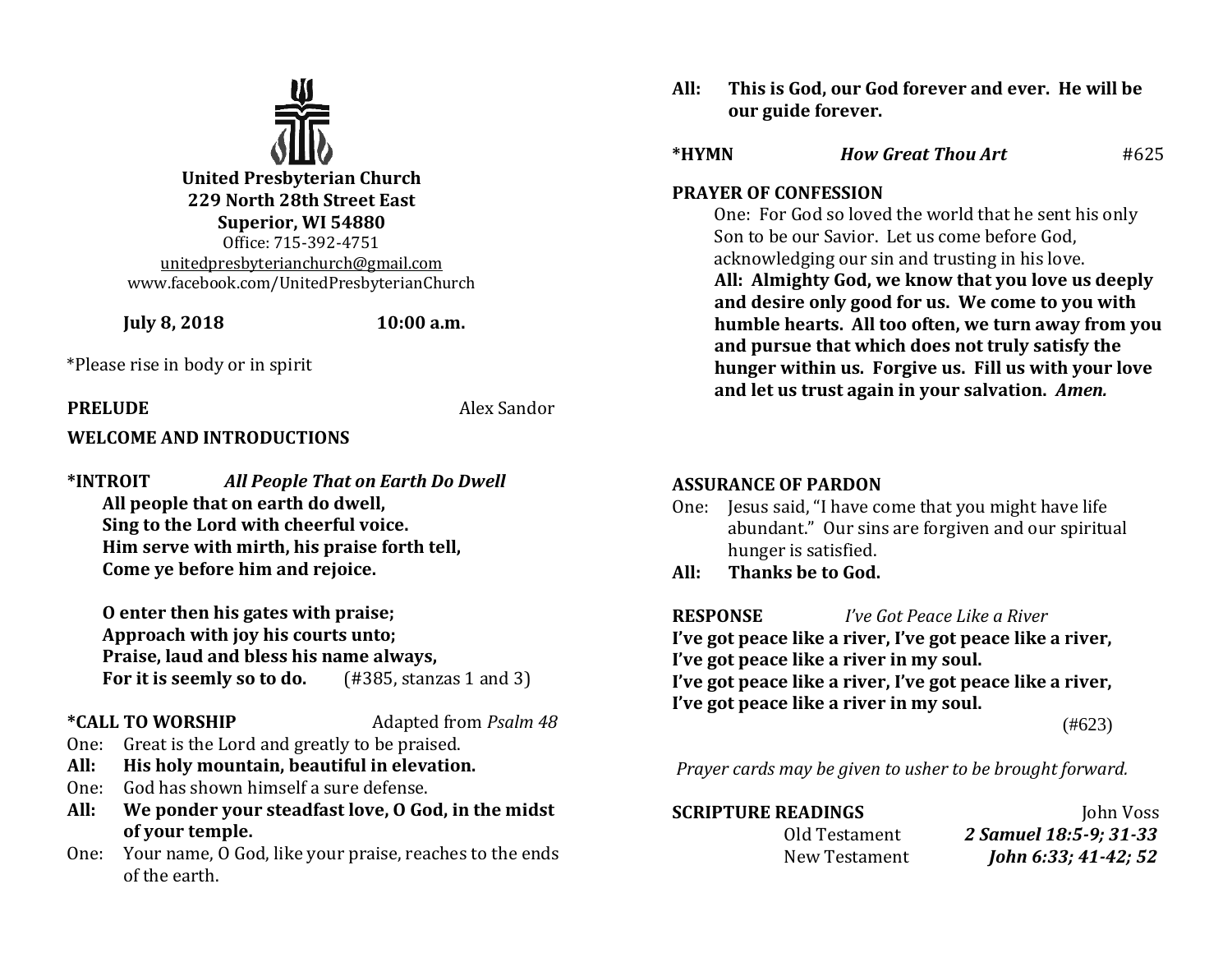| *HYMN                                                                                                                                                                                                                                                                                                                                                                                                   | <b>Guide Me, O Thou Great Jehovah</b> | #65              |  |
|---------------------------------------------------------------------------------------------------------------------------------------------------------------------------------------------------------------------------------------------------------------------------------------------------------------------------------------------------------------------------------------------------------|---------------------------------------|------------------|--|
| <b>SERMON</b>                                                                                                                                                                                                                                                                                                                                                                                           | <b>Handling Suspicion</b>             | Rev. Duane Aslyn |  |
| *HYMN                                                                                                                                                                                                                                                                                                                                                                                                   | <b>Hope of the World</b>              | #734             |  |
| <b>OFFERING</b><br><b>MINUTE FOR MISSION</b><br><b>OFFERTORY</b><br>*HYMN OF DEDICATION<br>For the life that you have given,<br>For the love in Christ made known,<br>With these fruits of time and labor<br>With these gifts that are your own.<br>Here we offer, Lord, our praises,<br>Heart and mind and strength we bring;<br>Give us grace to love and serve you,<br>Living what we pray and sing. |                                       |                  |  |

### **\*PRAYER OF DEDICATION**

One: Let us pray together.

**All: Let these gifts, O God, be used for the work of your church. Bless our mission and our ministries, that in some small way we might become signs of your love and compassion in the world.** *Amen.*

**TIME FOR PRAYER PRAYERS TO BE SHARED SILENT PRAYER PASTORAL PRAYER**

#### **LORD'S PRAYER**

**All: Our Father, who art in heaven, Hallowed be thy name. Thy kingdom come. Thy will be done, on earth as it is in heaven. Give us this day our daily bread, and forgive us our debts as we forgive our debtors. And lead us not into temptation, but deliver us from evil. For thine is the kingdom, and the power and the glory, forever.** *Amen.*

### **ANNOUNCEMENTS ABOUT OUR LIFE TOGETHER**

### **\*CLOSING HYMN** *O Master, Let me Walk with Thee* #738

#### **\*BENEDICTION**

- One: As you leave this place, may the living Lord Jesus go with you.
- **All: May the Lord Jesus go behind you to encourage you, Beside you to befriend you Above you to watch over you Beneath you to lift you from your sorrow,**

 **Within you to give you the gifts of peace, hope and** 

- **joy,**
- One: And always, may the living Lord Jesus go before you to show you the way.

**\*POSTLUDE** Alex Sandor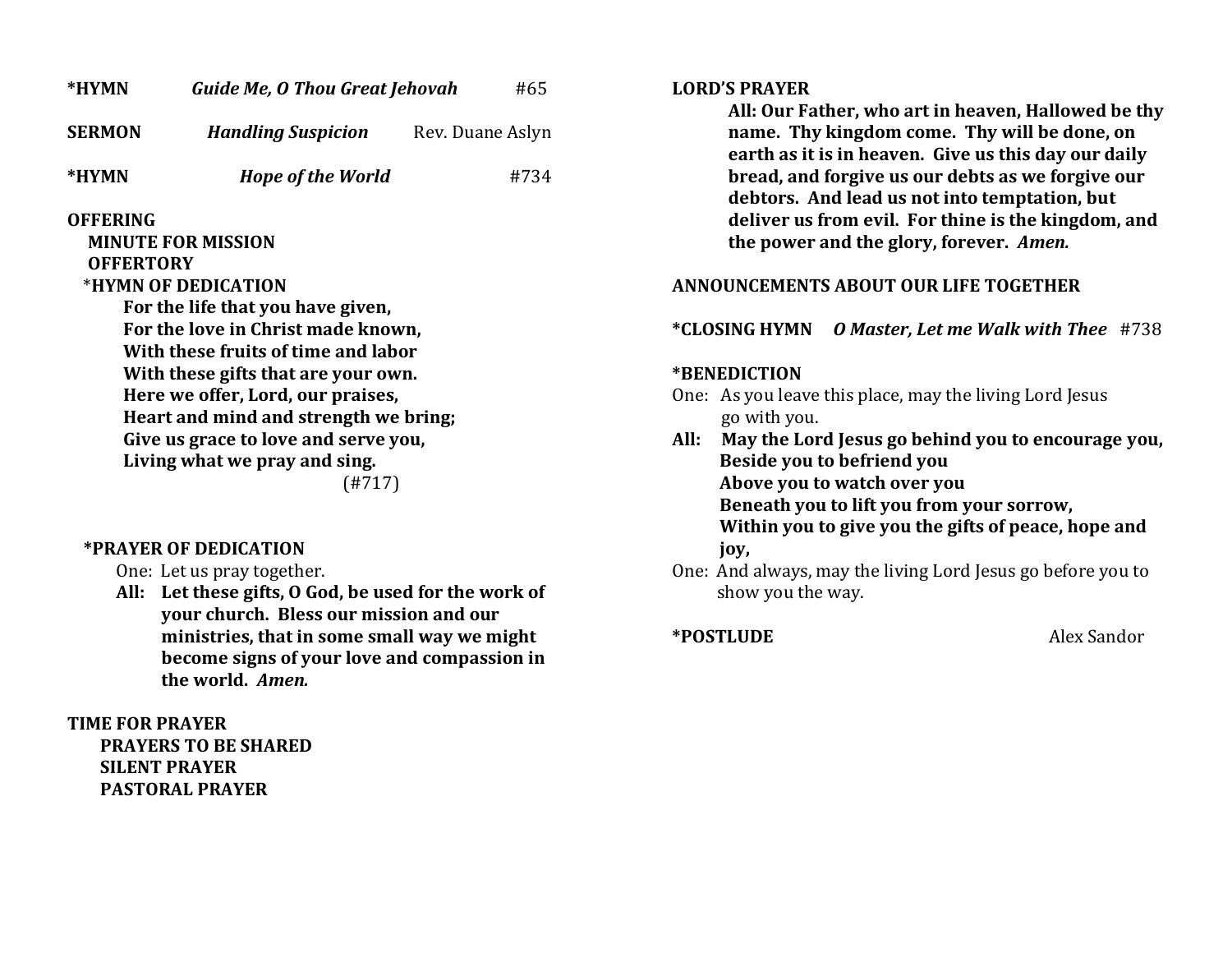## **OLD TESTAMENT READING** *2 Samuel 18:5-9;31-33*

The king gave orders to Joab and Abishai and Ittai, saying, 'Deal gently for my sake with the young man Absalom.' And all the people heard when the king gave orders to all the commanders concerning Absalom.

So the army went out into the field against Israel; and the battle was fought in the forest of Ephraim. The men of Israel were defeated there by the servants of David, and the slaughter there was great on that day, twenty thousand men. The battle spread over the face of all the country; and the forest claimed more victims that day than the sword.

Absalom happened to meet the servants of David. Absalom was riding on his mule, and the mule went under the thick branches of a great oak. His head caught fast in the oak, and he was left hanging between heaven and earth, while the mule that was under him went on.

Then the Cushite came; and the Cushite said, 'Good tidings for my lord the king! For the LORD has vindicated you this day, delivering you from the power of all who rose up against you.' The king said to the Cushite, 'Is it well with the young man Absalom?' The Cushite answered, 'May the enemies of my lord the king, and all who rise up to do you harm, be like that young man.'

The king was deeply moved, and went up to the chamber over the gate, and wept; and as he went, he said, 'O my son Absalom, my son, my son Absalom! Would that I had died instead of you, O Absalom, my son, my son!'

# **NEW TESTAMENT READING** *John 6:33;41-42;52*

For the bread of God is that which comes down from heaven and gives life to the world.

Then the Jews began to complain about him because he said, 'I am the bread that came down from heaven.' They were saying, 'Is not this Jesus, the son of Joseph, whose father and mother we know? How can he now say, "I have come down from heaven"?' The Jews then disputed among themselves, saying, 'How can this man give us his flesh to eat?'

# **United Presbyterian Church Weekly Calendar**

# **SUNDAY 7/8**

10:00 a.m. Worship Happy Birthday - Lori 5:00-7:30 p.m. Boy Scouts Cameron Campbell

MONDAY 7/9 8:00 a.m. Exercise Class Happy Birthday – Brendan Tuura

# TUESDAY 7/10

**4:00 p.m. Mission Committee 6:30 p.m. UPC Softball Game at 58th Street Field**

> Happy Birthday – Wayne Phelps Jackie Ranco

## WEDNESDAY 7/11

8:00 a.m. Exercise Class

10:30 a.m. – 12:00 p.m. Alzheimer's Association Workshop 4:00 – 6:00 p.m. CSA Pickups

> Happy Birthday – Irene Eskelson Gloria Neuman Don Treakle

## THURSDAY 7/12

Happy Birthday – John Voss

FRIDAY 7/13 8:00 a.m. Exercise Class

# SATURDAY 7/14 **Clearwater Camp Friends and Neighbors Day**

 $\overline{a}$